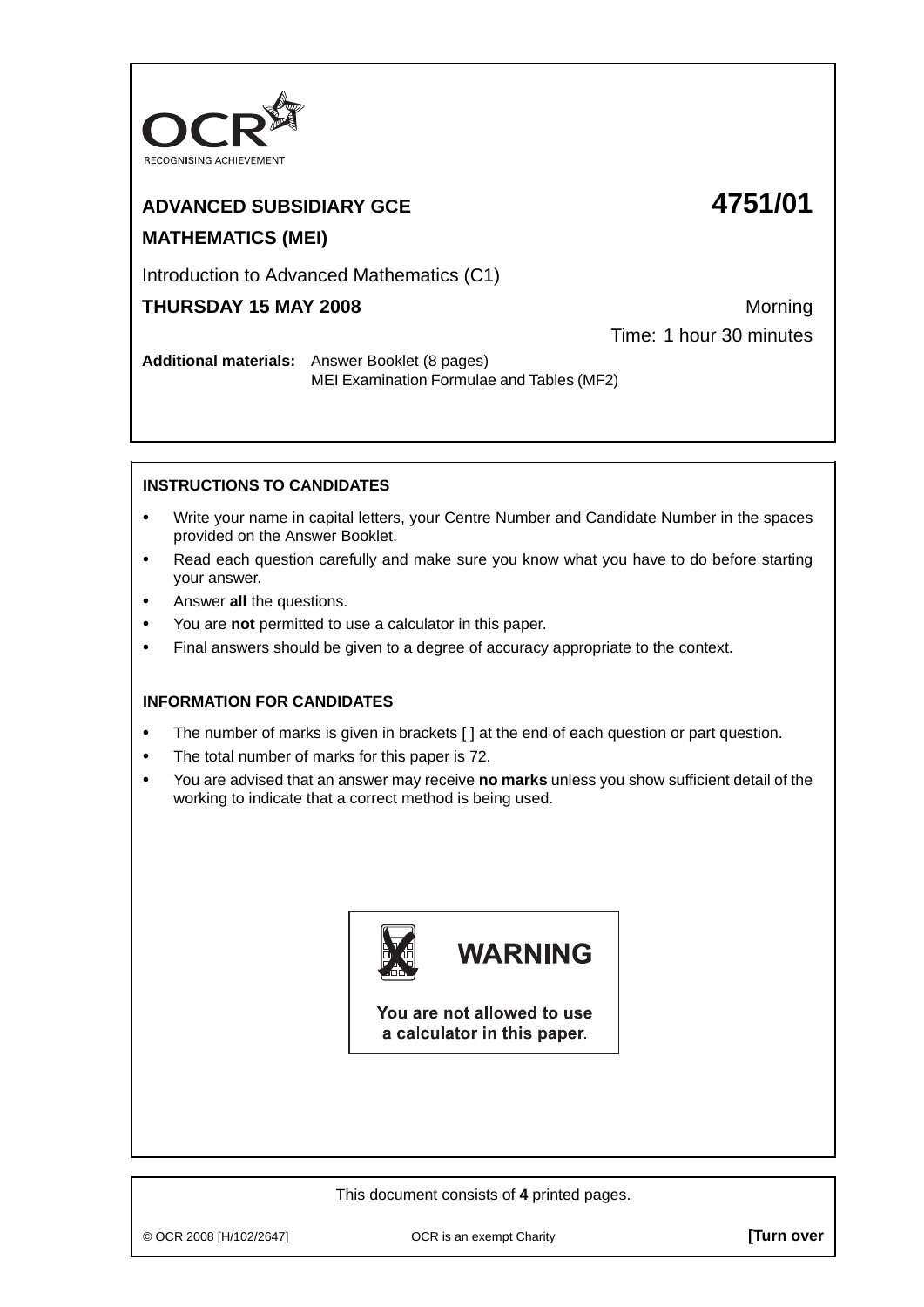#### **2**

#### **Section A** (36 marks)

| 1            | Solve the inequality $3x - 1 > 5 - x$ .                                       | [2] |
|--------------|-------------------------------------------------------------------------------|-----|
|              | (i) Find the points of intersection of the line $2x + 3y = 12$ with the axes. | [2] |
|              | (ii) Find also the gradient of this line.                                     | [2] |
| $\mathbf{3}$ | (i) Solve the equation $2x^2 + 3x = 0$ .                                      |     |

- (ii) Find the set of values of *k* for which the equation  $2x^2 + 3x k = 0$  has no real roots. [3]
- **4** Given that *n* is a positive integer, write down whether the following statements are always true (T), always false (F) or could be either true or false (E).
	- **(i)**  $2n + 1$  is an odd integer
	- **(ii)**  $3n + 1$  is an even integer
	- **(iii)** *n* is odd ⇒  $n^2$  is odd
	- (iv)  $n^2$  is odd  $\Rightarrow n^3$  is even [3]

5 Make *x* the subject of the equation 
$$
y = \frac{x+3}{x-2}
$$
. [4]

6 (i) Find the value of 
$$
\left(\frac{1}{25}\right)^{-\frac{1}{2}}
$$
. [2]

(ii) Simplify 
$$
\frac{(2x^2y^3z)^5}{4y^2z}
$$
. [3]

7 (i) Express 
$$
\frac{1}{5 + \sqrt{3}}
$$
 in the form  $\frac{a + b\sqrt{3}}{c}$ , where *a*, *b* and *c* are integers. [2]

- **(ii)** Expand and simplify  $(3 2\sqrt{7})^2$ .  $[3]$
- **8** Find the coefficient of  $x^3$  in the binomial expansion of  $(5 2x)^5$ .  $[4]$
- **9** Solve the equation  $y^2 7y + 12 = 0$ .

Hence solve the equation  $x^4 - 7x^2 + 12 = 0$ . [4]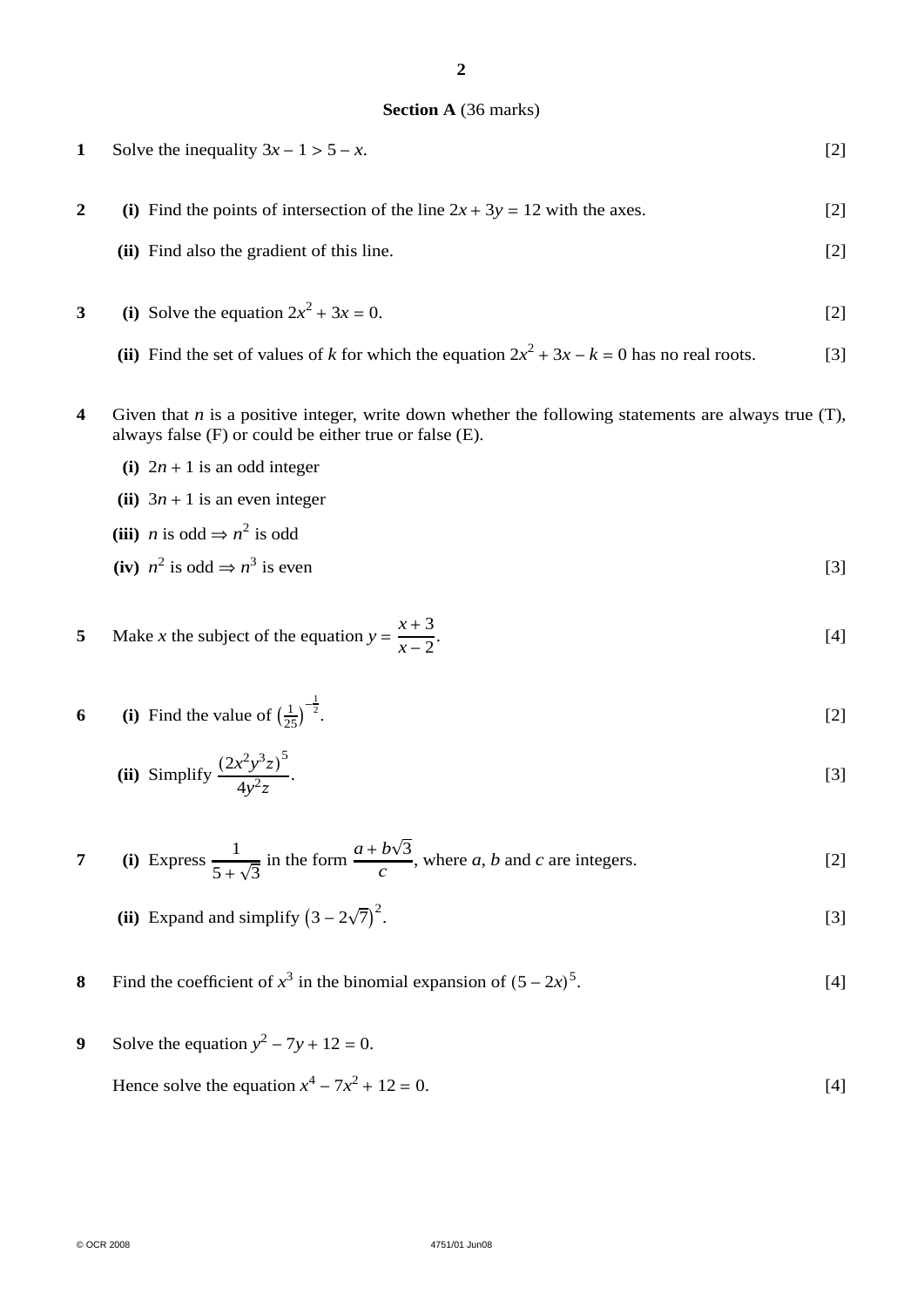#### **Section B** (36 marks)

- **10** (i) Express  $x^2 6x + 2$  in the form  $(x a)^2 b$ .  $2^2 - b$ . [3]
	- (ii) State the coordinates of the turning point on the graph of  $y = x^2 6x + 2$ . [2]
	- (iii) Sketch the graph of  $y = x^2 6x + 2$ . You need not state the coordinates of the points where the graph intersects the *x*-axis. [2]
	- (iv) Solve the simultaneous equations  $y = x^2 6x + 2$  and  $y = 2x 14$ . Hence show that the line  $y = 2x - 14$  is a tangent to the curve  $y = x^2 - 6x + 2$ . [5]
- **11** You are given that  $f(x) = 2x^3 + 7x^2 7x 12$ .
	- (i) Verify that  $x = -4$  is a root of  $f(x) = 0$ . [2]
	- **(ii)** Hence express  $f(x)$  in fully factorised form. [4]
	- (iii) Sketch the graph of  $y = f(x)$ . [3]
	- (iv) Show that  $f(x-4) = 2x^3 17x^2 + 33x$ . [3]
- **12** (i) Find the equation of the line passing through  $A(-1, 1)$  and  $B(3, 9)$ . [3]
	- **(ii)** Show that the equation of the perpendicular bisector of AB is  $2y + x = 11$ . [4]
	- (iii) A circle has centre (5, 3), so that its equation is  $(x 5)^2 + (y 3)^2 = k$ . Given that the circle passes through A, show that  $k = 40$ . Show that the circle also passes through B. [2]
	- **(iv)** Find the *x*-coordinates of the points where this circle crosses the *x*-axis. Give your answers in surd form. [3]